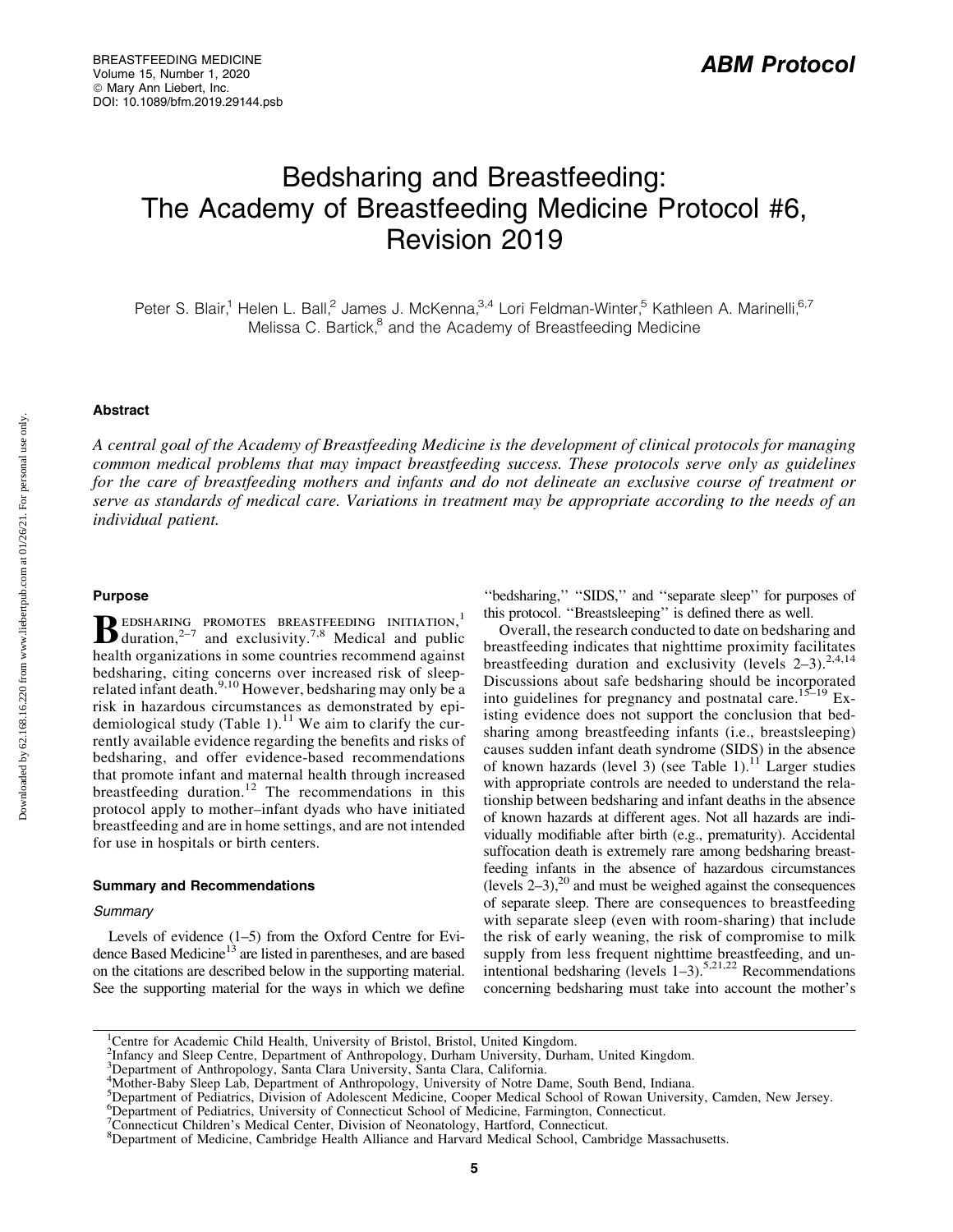#### Table 1. Hazardous Risk Factors or Circumstances During Bedsharing

- These are factors that increase the risk of SIDS and fatal sleeping accidents, either alone or when combined with bedsharing.<sup>11,26,41,42</sup>
	- Sharing a sofa with a sleeping adult (''sofa-sharing'')
	- $\bullet$  Infant sleeping next to an adult who is impaired by alcohol $^{\circ}$  or drugs
	- $\bullet$ Infant sleeping next to an adult who smokes
	- $\bullet$ Sleeping in the prone position
	- $\bullet$ Never initiating breastfeeding
	- $\bullet$ Sharing a chair with a sleeping adult
	- $\bullet$ Sleeping on soft bedding
	- Being born preterm or of low birth weight

<sup>a</sup> Amounts of alcohol causing impairment are discussed in the text. SIDS, sudden infant death syndrome.

knowledge, beliefs, and preferences and acknowledge the known benefits as well as the risks (level 5).  $23,24$ 

#### Recommendations

All families should be counseled about safe sleep. Table 2 summarizes safe sleep advice in order of importance based on the strength of the evidence. In addition, we recommend the following:

1. Discussion with open-ended questions from health care providers concerning bedsharing safety should happen with *all* parents, as bedsharing is likely to happen whether intended or not (level 4).<sup>25</sup> These discussions should take place early in the perinatal course and continuously throughout infancy, and include as many caregivers as

## Table 2. Elements of Safe Bedsharing Advice, in Order of Importance

- 1. Never sleep with infants on a sofa, armchair, or unsuitable surface, including a pillow (level  $3$ ).<sup>11</sup>
- 2. Place infants to sleep away from any person impaired by alcohol or drugs (level  $3$ ).
- 3. Place infants supine for sleep (level  $3$ )<sup>11</sup> (level  $4$ )<sup>43</sup> (level  $5)$ .<sup>4</sup>
- 4. Place infants to sleep away from secondhand smoke and away from a caregiver who routinely smokes (level  $1)^2$ and clothing or objects that smell of smoke (thirdhand smoke) (level 5).<sup>45</sup> (In cases where the mother smokes, this will not be possible).
- 5. The bed should be away from walls and furniture to prevent wedging of the infant's head or body (level 1).<sup>46</sup>
- 6. The bed's surface should be firm, just as with a crib (level  $3)$ ,<sup>41</sup> without thick covers (e.g., duvets, doonas), pillows, or other objects that could cause accidental head covering and asphyxiation.
- 7. The infant should not be left alone on an adult bed (level 1).<sup>47</sup>
- 8. Adoption of the C-position (''cuddle curl''), with the infant's head across from the adult's breast, adult's legs and arm(s) curled around the infant, infant on their back, away from the pillow, is the optimal safe sleeping position (Fig. 1) (level 4).<sup>48,49</sup>
- 9. There is insufficient evidence to make recommendations on multiple bedsharers or the position of the infant in bed with respect to both parents in the absence of hazardous circumstances.<sup>50,51</sup> Each locality should consider the cultural circumstances unique to its situation with respect to sleep conditions.
- Table 3. Risk Minimization Strategies for Families in Which Bedsharing Is High Risk
- Increased promotion and support of breastfeeding (level  $1)^{12,42,52}$  (level 3).<sup>52</sup>
- Referral for smoking cessation and alcohol and/or drug<br>treatment (level  $1$ )<sup>28</sup> (level 3).<sup>11</sup>
- Enhanced repeated multimodal messaging regarding risks of sofa-sharing, bedsharing where hazardous factors are present, including sleeping next to an impaired adult and smoke avoidance. Text messaging and e-mail, including use of video and social media may be helpful if available to parents (level  $2$ ).
- Sidecars or in-bed devices (e.g., Pēpi-Pod<sup>®</sup>; *wahakura*) can be considered (level 2).<sup>1,55</sup>
- Emphasize room-sharing where and when bedsharing cannot be done safely.
- Take into account the importance of the partner and other support persons' involvement in the infants' sleep time activities.

possible. Open-ended questions that have been found to be successful in opening conversations include:

- a. ''What are your plans for where your baby will sleep?''
- b. ''What does that sleep area look like?''
- c. ''Does your baby ever end up in bed with you?''
- 2. Screen families at increased risk of infant death with bedsharing: infants who were born preterm (level  $2)^{26}$ (level 3),<sup>27</sup> exposed to tobacco antenatally (level  $1)^{28}$ (level  $4)^{29}$  (level 5),<sup>30</sup> live with smokers (level 1)<sup>28</sup> (level  $3)^{11}$  (level 4),  $3^{1,32}$  and those who live with people who consume alcohol (level  $3)^{11}$  or drugs and, therefore, might be in charge of an infant and could fall asleep with the infant.
- 3. Information and counseling about safe bedsharing should be provided even to those parents for whom bedsharing should be discouraged (those with hazardous conditions or circumstances), as one must assume that parents may bedshare anyway, even if unintentionally (level  $1$ ).<sup>33</sup> See Table 3 for risk minimization strategies.
	- a. These discussions can include how to make sleep areas as safe as possible, and can reflect how to minimize hazardous circumstances, even if they are not eliminated (See Table 2).
	- b. For instance, if a parent who smokes is bedsharing, breastfeeding, sleep positioning, sleep surface, bedding, and where infant naps when alone can all be discussed.

Conversations when a family is bedsharing should be nonjudgmental and acknowledge context.

- Ending stigma around bedsharing and educating all parents about safe bedsharing have the potential to reduce infant deaths. Bedsharing evolved from innate human biological and behavioral mechanisms. It is not a singular, discrete, or coherent practice, but is composed of a diverse range of behaviors, some of which may carry risks, making it particularly important to discuss bedsharing safety.
- Discussing the concept of breastsleeping with breastfeeding parents allows a way to discuss safe bedsharing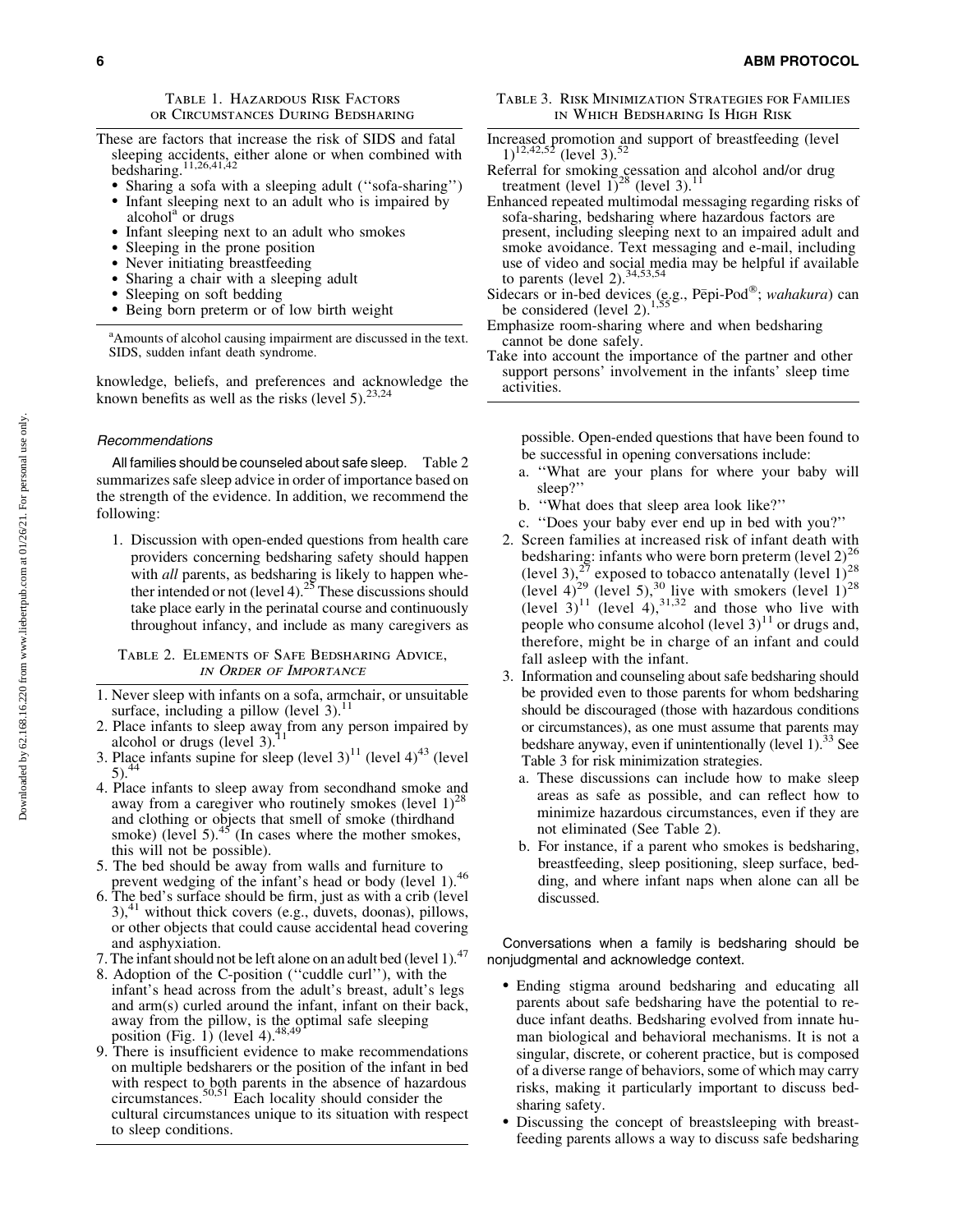in this context. Using the theory of planned behavior, counseling about safe breastsleeping is most likely to be effective if it is consistent with both social norms and attitudes (level  $2$ ).<sup>34</sup>

 $\bullet$ Scripting tools are important resources.<sup>35,36</sup> Beginning with an open-ended inquiry helps to identify an understanding of patients' and families' lived experiences. It is critical to recognize that evidence-based medicine integrates ''compassionate use of individual patients' predicaments, rights, and preferences" (level  $5$ ).<sup>23</sup> Nonjudgmental counseling helps to build trusting patient– professional relationships for both disclosure and effective counseling (level 5).<sup>10</sup>

Public policy recommendations. Structural societal interventions are essential interventions regardless of counseling on sleeping arrangements. As many parents will have limited contact with the health care system,<sup>33</sup> advocating for structural changes is critical. Policymakers should address the following strategies that may lower infant mortality:

- 1. Increasing tobacco prices, a strategy associated with an immediate marked decrease in infant mortality in Europe (level  $5$ ).<sup>37</sup>
- 2. Ending racial bias in the health care system that undermines breastfeeding and leads to poor maternal and infant outcomes(level  $2)^{38,39}$  (level 3).<sup>40</sup>
- 3. Advocating for the allocation of research funding and resources focusing on the risk factors for sleep-related infant death commensurate with the evidence-based level of risk.

# Evidence Base and Supporting Material

## **Definitions**

SIDS is defined as the sudden death of an infant that is unexplained after a case review and/or autopsy and death scene investigation have been performed. SIDS has a specific code, R95, under the *International Classification of Diseases, 10th Revision (ICD-10)*. <sup>56</sup> The code for ''other ill-defined and unspecified causes of death'' (R99) is used when the cause of death is unknown or there is inadequate evidence to classify as SIDS, as when SIDS is suspected but a full investigation has not been performed. Accidental suffocation or strangulation in bed (ASSB, W75) is coded when the death was due to asphyxia, strangulation, or suffocation, in a bed, crib, sofa, or armchair.

Sudden unexpected infant death (SUID), also known as sudden unexpected death in infancy (SUDI), is an overarching term for all unexpected deaths, both those that remain unexplained (coded as R95 or R99) and those in which a full causal explanation is eventually found.

Proxy measure for SIDS: For any international comparisons for the purpose of this protocol, we use a proxy measure for SIDS by adding deaths assigned to these three codes together  $(R95 + R99 + W75)$  as a composite measure of unexplained SUDI (or SUID). $57$  This is due to our recognition of the diagnostic shift pointed out by Taylor et al.<sup>58</sup> and Shapiro-Mendoza et al.<sup>59</sup> over the past decade in which some pathologists and medical examiners seem reluctant to use SIDS (R95) because the diagnosis requires the exclusion of any other cause of death. Therefore, the use of codes R99 or W75 is preferred, despite incomplete or minimal evidence that overlaying (accidental smothering) may be the causal factor. Diagnostic shift toward ASSB (W75) is more common in the United States than in the United Kingdom.<sup>60</sup>

Bedsharing is defined as an infant sharing an adult bed with an adult for sleep, and for this protocol we are defining this as with the infant sleeping next to a caregiver, most often the mother. The bed may consist of a mattress or futon with varying levels of firmness depending on the filling.

Cosleeping is a term that may include both sleeping on a shared surface and sleeping in proximity, but not necessarily on a shared sleep surface. For clarity, ''cosleeping'' is not used in this protocol.

Separate versus solitary sleep: We refer to ''separate sleep" as room-sharing without bedsharing, whereas "solitary sleep'' refers to sleeping in a separate room from parents.

## History, context, and anthropology of infant sleep location

Human milk, lower in solute compared with milk of other species (e.g., bovine), $61$  is digested very quickly. The rapidly growing infant breastfeeds at least  $8-12$  times in 24 hours.<sup>62</sup> Frequent feeding is difficult if the infant is not in close contact with his or her breastfeeding mother day and night.<sup>1,8</sup> Parent– infant bedsharing with breastfeeding constitutes the human evolutionary norm as demonstrated in anthropological research.<sup>63-67</sup>

In industrialized countries until the early 20th century, most infants were bedsharing and breastfeeding.<sup>68</sup> After that time, solitary sleep developed as an ideal among the middle classes, reinforced by the growing trends of artificial feeding and medicalization of childbirth, separating infants from mothers.65,68 Sleep training also became increasingly popular in some industrialized societies.<sup>68</sup> Human milk substitutes (e.g., infant formula) helped this trend, as infants who receive them tend to feed less frequently<sup>69</sup> and may sleep more deeply than breastfed infants.<sup>70</sup>

Concerns about infant sleep duration and location did not appear until after the late 19th and early 20th centuries in industrialized countries,<sup>68</sup> indicating that infant sleep research has taken place within an historical context in which feeding of human milk substitutes and solitary sleep promotion were normative. Although parents and caregivers in the majority of cultures sleep in proximity to their infants, organizations in some countries, including the United States, Canada, and Germany, recommend that even breastfeeding mothers should never share a sleep surface with their infants.10,71–73

The concept of ''breastsleeping'' was proposed to describe a biologically based model of sustained contact between the mother and infant, starting immediately after birth, in which sleeping and breastfeeding are inextricably combined, assupering and creastroiding are increasingly come mediately as around the world, the breastsleeping mother and infant feed frequently during the night while lying in bed together, and by morning, the mother may not recall how many times she fed or for how long.<sup>74</sup> The breastsleeping concept acknowledges the critical role that immediate and sustained maternal contact plays in helping establish optimal breastfeeding $63,75,76$ ; and recognizes that the behavior and physiology of breastsleeping dyads may be different from that of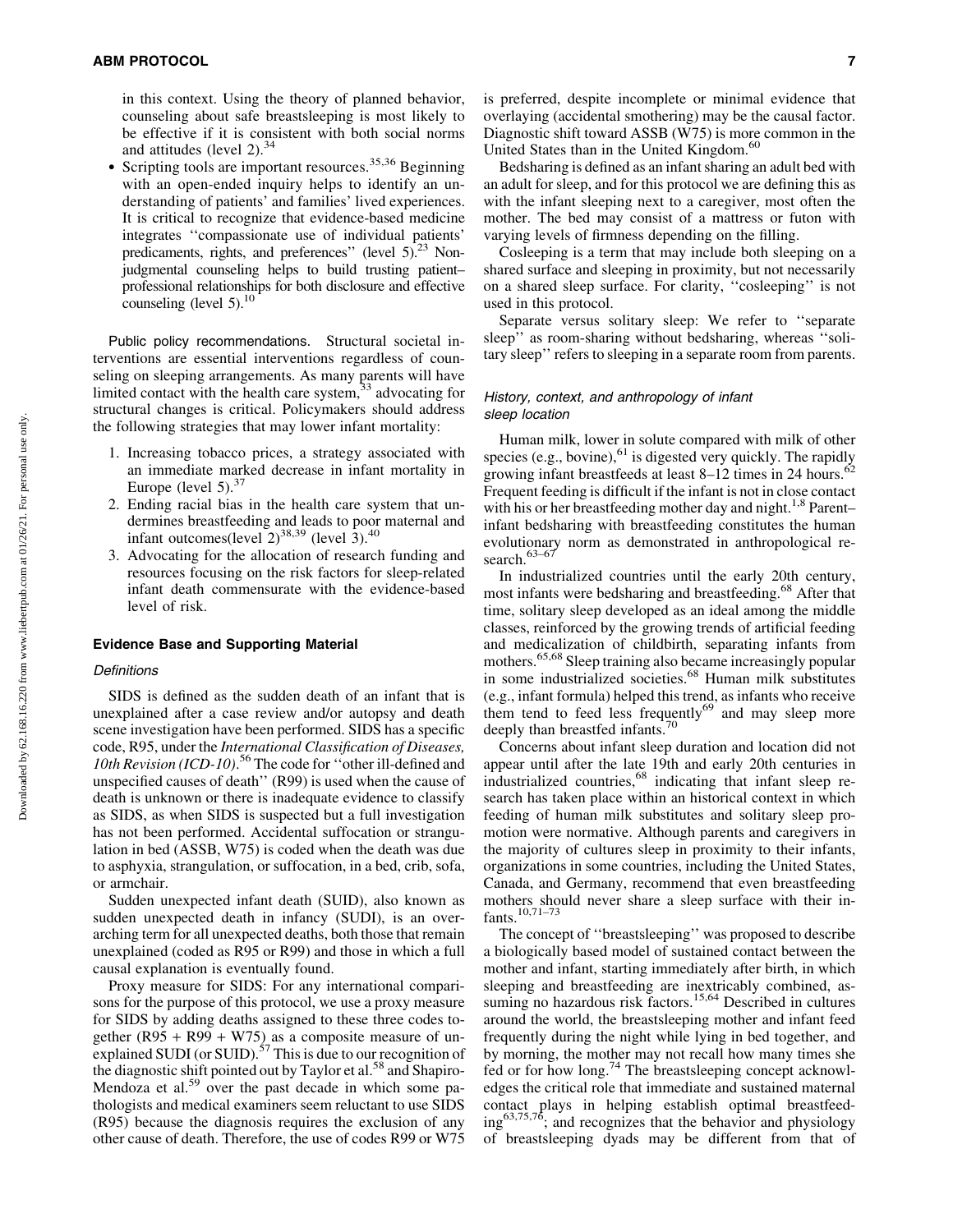

FIG. 1. C-position or ''Cuddle curl.'' Breastsleeping mothers adopt a characteristic position (Protective C or Cuddle Curl) in which they make a safe space for their baby to sleep with their bodies. Mother's arm is above the baby's head preventing him/her moving up the bed into the pillows, and her knees are tucked under his/her feet to prevent him/her moving down the bed. Baby is positioned flat on his/her back on the flat mattress for sleep, and next to the mother's breasts for easy feeding. © Baby Sleep Information Source, licensed for use under Creative Commons, 2016. Color images are available online.

bedsharing nonbreastfeeding dyads, signifying that the safety assessments for bedsharing with breastfeeding versus feeding human milk substitutes likely require different approaches.4,21,77,78

When breastfeeding mothers sleep with their infants, they protect them from potential physiological stressors including airway covering and overheating by their characteristic sleep position (curled around their infants, making a constrained sleep space with their bodies), known as the  $C$ -position<sup>48</sup> or "cuddle curl"<sup>49</sup> (Fig. 1). Their continued vigilance through microarousals prompts regular infant arousals throughout the night.21,78–80 In two small video studies, mothers who had never breastfed were observed to exhibit these protective behaviors less frequently.78,81

Compared with breastfeeding infants who sleep alone, breastsleeping infants spend less time in stages 3–4 (deep) sleep, and more time in stages 1–2 (lighter) sleep, facilitating rapid infant awakening and termination of apneas. Additional time nurturing through breastsleeping, as compared with less time nurturing when sleeping separately, may affect epigenetic responses to stress in the infant through the possible influence of maternal care on infant regulatory responses.<sup>82</sup>

Despite decades of advice to avoid mother–infant sleep contact, researchers report that on any given night, 20–25% of U.S. and U.K. infants <3 months of age share a bed with a parent for sleep at least some of the nights,  $83,84$  and  $>40\%$  of infants in Western\* societies, in general, do so at some point in the first 3 months.  $83,85-91$  These proportions may be underreported due to the stigma associated with bedsharing, especially in the United States. Parents express various reasons for sleeping with their infant, including deeply rooted cultural or religious beliefs and parenting philosophies, physiological links between lactation and nighttime



FIG. 2. Bedsharing is strongly associated with breastfeeding continuation. *Source:* Ball et al., 2016.

breastfeeding, and a biological compulsion that drives the urge for close contact.<sup>25,89,92–94</sup> They explain that sleeping with their infant makes nighttime care easier, helps them monitor their infant, provides comfort, and still allows them to sleep.<sup>8,25,95</sup> Sometimes parents report having nowhere else to put their infant at night, or that they have fallen asleep with their infant unintentionally.<sup>25,89,96</sup> Others report bedsharing in response to either the mother or her infant being deaf, to keep infants safe from environmental harms (i.e., vermin, gunfire, and earthquakes) and to protect them from SIDS. $97-99$ 

Breastfeeding mothers comprise the largest group of bedsharers.<sup>92</sup> Sleep contact between mother and infant facilitates nighttime breastfeeding, with multiple studies demonstrating that bedsharing is associated with more frequent nighttime feeds (promoting milk production), and more months of breastfeeding<sup>2,4,14,90</sup> (Fig. 2). Those women with the strongest prenatal intention to breastfeed are more likely to bedshare, $4\overline{ }$  whereas breastfeeding women who did not initially intend to bedshare often end up doing so. $8,100$ Although bedsharing breastfeeding mothers wake frequently to feed, they are awake for shorter periods and fall back to sleep more rapidly.<sup>79</sup> Thus they achieve greater sleep dura- $\frac{101}{101}$  than nonbedsharing mothers.<sup>14</sup> Bedsharing is a strategy used by breastfeeding mothers to reduce physical and social costs, for example, sleep disruption.<sup>102</sup> One observational study has shown that, compared with mothers who room-shared without bedsharing, mothers who bedshared were more likely to report exclusive breastfeeding (adjusted odds ratio [OR]: 2.46; 95% confidence interval [CI]: 1.76– 3.45) or partial breastfeeding (adjusted OR: 1.75; 95% CI:  $1.33-2.31$ .<sup>7,103</sup> Therefore, advice to avoid bedsharing has the potential to undermine breastfeeding goals,<sup>3,8,104,105</sup> and may increase risk of sleeping in unsafe environments such as sofas.106

Although mothers and infants can sleep apart and still breastfeed exclusively, doing so results in fewer sessions of breastfeeding per night: bedsharers have double or triple the number of breastfeeding sessions and total amount of breastfeeding time compared with solitary sleepers.<sup>6</sup> Fewer than half as many feedings occurred for mothers whose infants slept alone in a bedside bassinet (Fig. 3a) in the postnatal ward

<sup>\*</sup>We understand ''Western'' as an ideological construct, not a geographic one.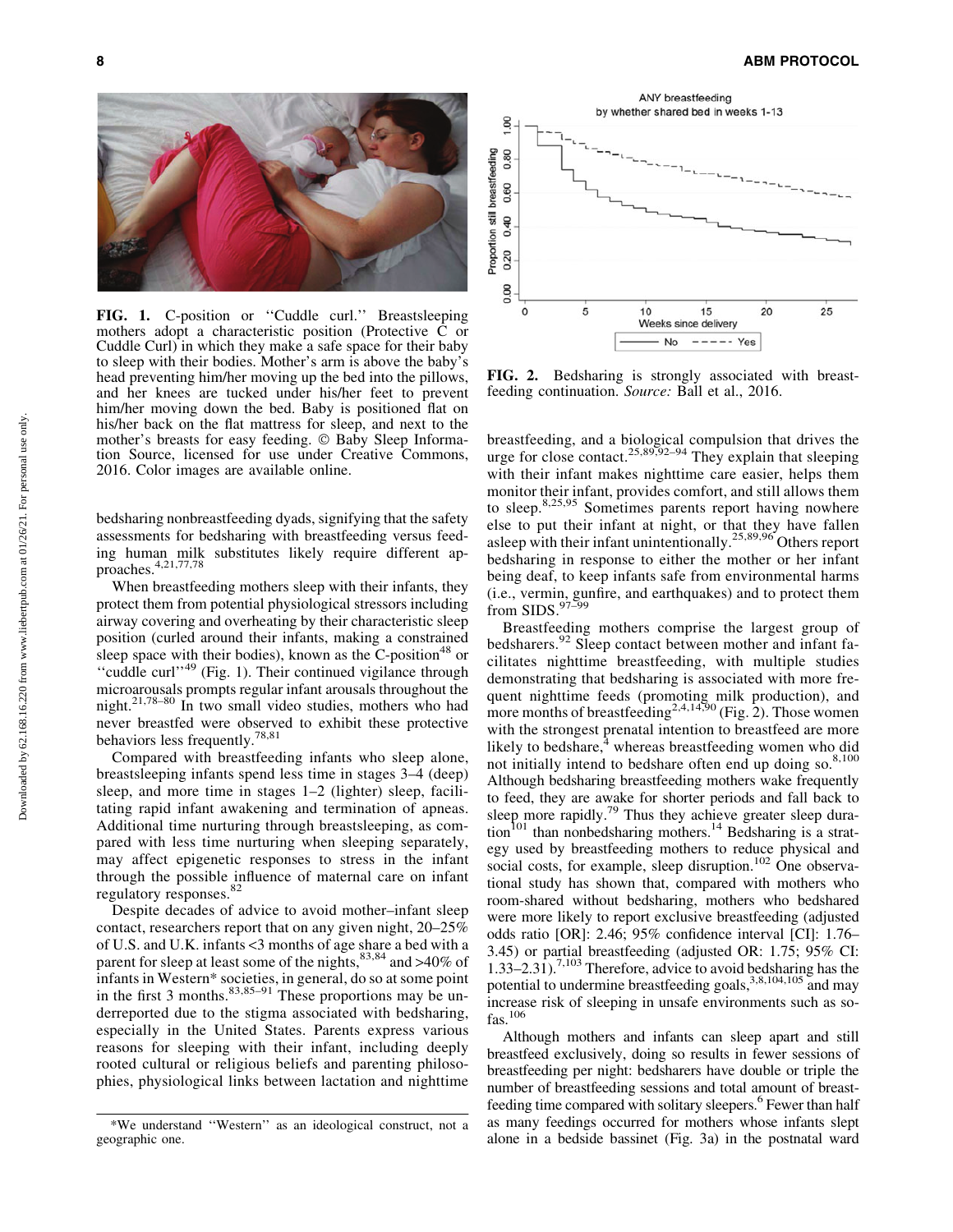

FIG. 3. Bassinet, sidecar, *wahakura*, and Pepi-Pod<sup>®</sup>. (a) bassinet, (b) sidecar, (c) *wahakura*, (**d**) Pēpi-Pod. Color images are available online.





Wahakura

Pēpi-Pod®

compared with a sidecar (Fig. 3b) or with bedsharing in a randomized trial examining breastfeeding initiation.<sup>1</sup> In one study among a population with low breastfeeding rates, advice to room-share without bedsharing achieved a similar duration of "any" breastfeeding, but not exclusive breastfeeding.<sup>22</sup>

# Bedsharing and SIDS: epidemiological/observational evidence

Feeding of human milk substitutes (formula) is associated with a markedly increased risk of SIDS.<sup>42</sup> This may be due to lower infant arousal thresholds and increased infection risks compared with breastfeeding dyads. $52$  In addition, videographic studies show that breastsleeping infants consistently sleep with their heads well below pillows as they are positioned near their mother's breasts,<sup>21,78,81</sup> which might lower suffocation risk, in contrast to infants who are fed human milk substitutes, who have been noted to be placed intentionally on or around pillows. Videographic data show that breastsleeping infants rarely sleep prone.<sup>21,81</sup> Hauck et al. made the case that breastfeeding is causally associated with a reduction in SIDS based on biologic plausibility, consistency of findings, strength of association (which has since gotten stronger $42$ ), timing of association, and dose–response effect, and is not merely a marker for other protective factors including absence of tobacco smoke or sociodemographic factors.<sup>52</sup> The protective mechanism is unknown. However, it is likely to be a combination of maternal behavioral factors, immunological and nutritional properties of human milk, and the physiological influence of sucking on arousal.

Approximately half of SIDS cases occur when infants are sleeping alongside an adult as shown in recent observational case–control studies, with the remainder of deaths occurring among infants who sleep alone in a cot/crib.<sup>9,11</sup> In a longitudinal study in England of 300 consecutive SIDS deaths for a 20-year period, the total number of bedsharing SIDS deaths decreased by half after the "Back to Sleep" campaign.<sup>107</sup>

However, in this cohort there was a sevenfold reduction in deaths that occurred in the crib/cot, which suggests that placing infants prone to sleep was far more common among those infants sleeping alone than among bedsharing in $fants.$ <sup>11,107</sup> This trend also resulted in a higher proportion of deaths that occurred among bedsharing infants, despite a numerical decrease in bedsharing deaths, because of the lower number of overall deaths. This statistical rise in the proportion of bedsharing deaths led policymakers in some countries to recommend against bedsharing, including the American Academy of Pediatrics, beginning with its 2005 statement.<sup>10,108</sup> In a meta-analysis of 11 SIDS case–control studies published in 2012, there was a pooled threefold risk associated with bedsharing, although this did not reach significance in older infants (>12 weeks) or those not exposed to tobacco smoke, and the risk was only significant for unintentional bedsharers, not routine bedsharers. In addition, breastfeeding was not included in the analysis.<sup>109</sup>

The interaction between infants bedsharing next to mothers who smoked, as a risk for SIDS, first identified in the New Zealand Cot Death Study in  $1993$ ,  $31$  was more than fourfold (OR: 4.55 [95% CI: 2.63–7.88]) compared with no risk among infants sleeping next to nonsmoking mothers (OR: 0.98 [95% CI: 0.44–2.18]) in this case–control study.<sup>32</sup> Antenatal smoke exposure is not merely a marker for socioeconomic status as it is associated with reduced infant arousal, and with pathologic findings in the brains of exposed infants. $^{29,30}$ 

A combined analysis of 400 SIDS infants and 1,386 controls from two English studies demonstrated an 18-fold increase in SIDS deaths if either an infant slept with an adult on a sofa or slept next to an adult who drank >2 U of alcohol within a 24-hour period (2 U equals 1 pint or large can of beer [440 mL], 1 glass of wine [175 mL], or 2 shots of spirits [50 mL]), with a 4-fold risk with bedsharing if parents smoked.<sup>11</sup> In the absence of hazards, there was no risk of SIDS with bedsharing compared with nonbedsharers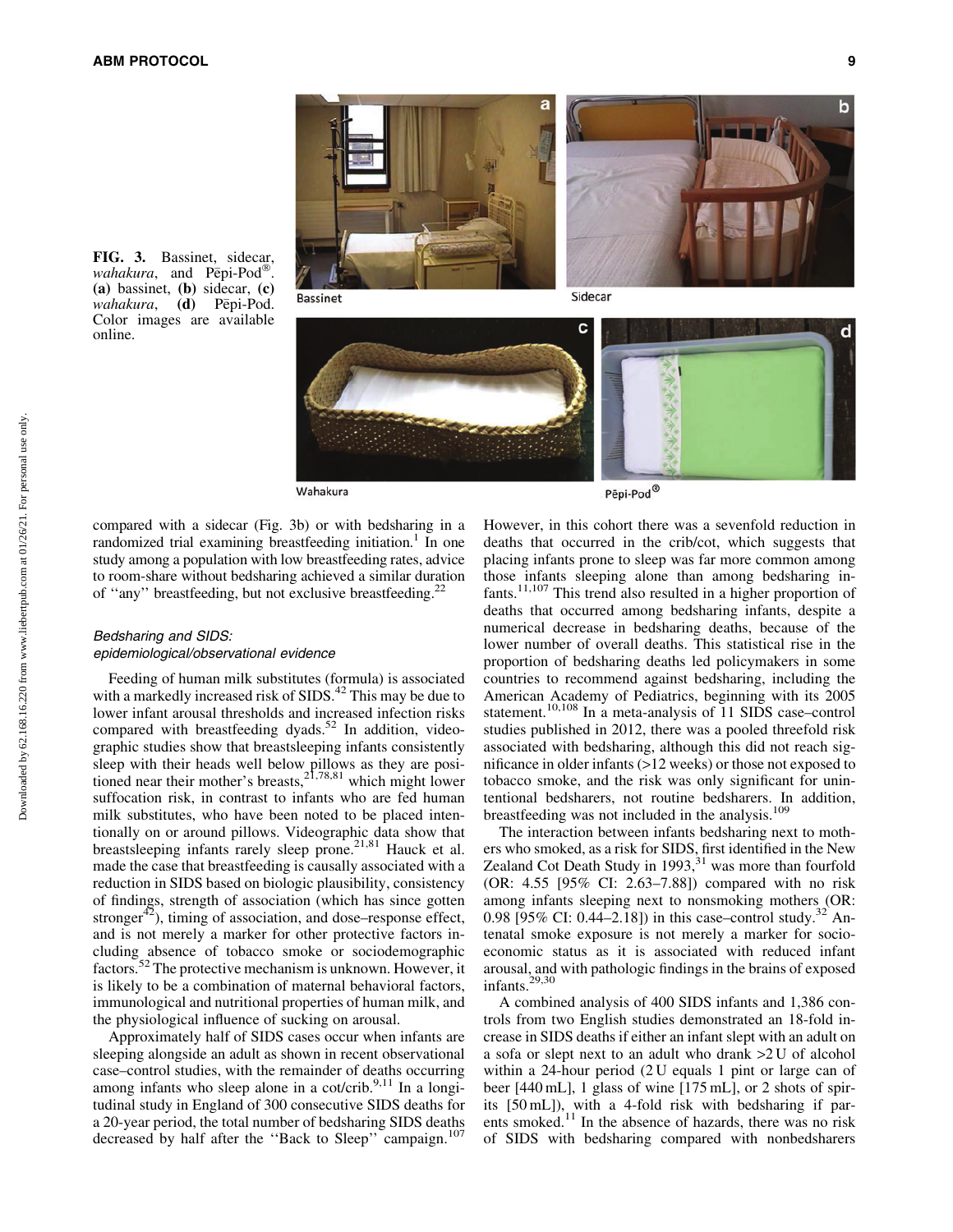(room-sharing or solitary sleeping) (OR: 1.08 [95% CI: 0.58–2.01]). When the data were divided into younger  $\langle$  <3 months) or older infants, an increased but not statistically significant risk in the younger infants (OR: 1.6 [95% CI: 0.96–2.7]) and a significant protective effect for nonhazardous bedsharing among the older infants (OR: 0.08 [95% CI: 0.01–0.52]) were apparent. Further study with larger number of infants would be needed to properly assess any differential effect by infant age or impact of other factors such as parental drug use, infant sleep positioning, or roomsharing.

In contrast, in a similar combined analysis, a fivefold increased risk was associated with younger infants bedsharing in nonhazardous circumstances. $\frac{5}{9}$  However, the reference group for this study was female breastfed infants placed on their backs next to the beds of nonsmoking parents in the absence of any other risk factors. This magnified the risk difference and renders this explanation not generalizable and difficult to interpret, because both protective factors (detailed in the reference group) and potential risk factors (bedsharing) are being quantified at the same time.

Limited data exist on the risk of bedsharing with caregivers other than the mother. A single study from inner city Chicago in the United States found an increased death risk with multiple bedsharers (other children alone or other children with one or both parents) and nonparent bedsharers,<sup>50</sup> but a causal relationship is unclear. In a Scottish study, a markedly increased risk of death was found if the infant was sleeping between two parents,<sup>51</sup> but this study did not account for alcohol and/or drug use, which is notable as the United Kingdom has a high prevalence of heavy episodic drinking (27.1% among those aged 15 years and older) compared with other industrialized countries.<sup>110</sup>

# SIDS epidemiology

SIDS is most common among low-income<sup>46,107</sup> and some marginalized communities in wealthy countries, with the world's highest prevalence of SIDS occurring among U.S.



FIG. 4. Bedsharing (any) as a cultural norm and SIDS. *Source:* Taken from data from Bartick and Tomori, 2019. Most SIDS data are 2014. Australia groups are 2008–2012, Japan is 2015, The Netherlands and Sweden are 2013. Aborigine here refers to both Australian Aborigines and Torres Strait Islanders (combined). SIDS, sudden infant death syndrome.

American Indians/Alaskan Natives (combined) and non-Hispanic blacks, New Zealand Māori, Australian Aboriginal and Torres Strait Islander peoples, and indigenous Canadians.<sup>33</sup> Bedsharing is often common and culturally valued in these marginalized communities. However, there are also many populations with high bedsharing rates that have low rates of  $\text{SIDS}$ ,<sup>33,111</sup> including Swedes,<sup>33</sup> U.S. Asians, and U.S. Hispanics (Fig. 4). These conflicting observations may be explained by the presence or absence of a variety of attendant hazardous risk factors.<sup>33</sup> The overlap of many of the hazardous circumstances with conditions of poverty, structural racism, and legacies of historical trauma must be noted, including antenatal smoking, alcohol use, preterm birth, poor prenatal care, and lack of breastfeeding (feeding human milk substitutes). In the United States, fewer than half of the mothers of infants who died of SIDS received timely prenatal care, $33$  which has been demonstrated as associated with SIDS elsewhere.<sup>112,113</sup> Structural racism also plays a role. For example, African American infants are more likely to be given human milk substitutes in the hospital without a medical indication,<sup>38,39</sup> undermining breastfeeding. Racial discrimination of Maori and Australian Indigenous peoples and other minorities by health professionals and society is associated with a wide range of negative health outcomes in New Zealand and Australia.<sup>40,114</sup>

## Risk minimization policies and strategies

Various policies have been adopted to advise parents about bedsharing over the past decade. Countries including the United States, Canada, and Germany<sup>73</sup> have opted to advise against bedsharing. The conclusion of a 2014 review of all international case–control studies for 20 years by the independent U.K. body, the National Institute for Health and Care Excellence, was that bedsharing in itself is not causal for SIDS, and that parents should be informed of the specific hazards associated with this practice.<sup>115</sup> In contrast to the countries advising against all bedsharing, countries such as the United Kingdom and Australia<sup>116</sup> acknowledge that bedsharing occurs both intentionally and unintentionally and is often linked to breastfeeding. Thus, they advise health practitioners to openly discuss the particular circumstances when it would be risky to bedshare.

Although the United Kingdom and Australian approach lacks the simplicity of the predominant U.S. approach, it is more closely aligned to the evidence, which acknowledges that bedsharing is widespread and may be culturally valued. This strategy allows the issue to be discussed without judgment, and for specific hazardous situations to be emphasized. $48,117,118$ The U.S. policy, while calling for nonjudgmental conversations with families about sleep practices, includes the recommendation to room-share without bedsharing. This is a clear direct message to the public that may appear easy to convey to policymakers. A disadvantage of this direct approach, as evidenced by the antibedsharing rhetoric in some campaigns, is the stigmatization that can prohibit honest discussion among parents and health professionals and offend bereaved parents who have lost an infant while bedsharing. Despite campaigns to decrease bedsharing, reported bedsharing has increased in the United States in recent years, especially among black and Hispanic communities.<sup>87,91</sup> In one trial using enhanced messaging with high-risk families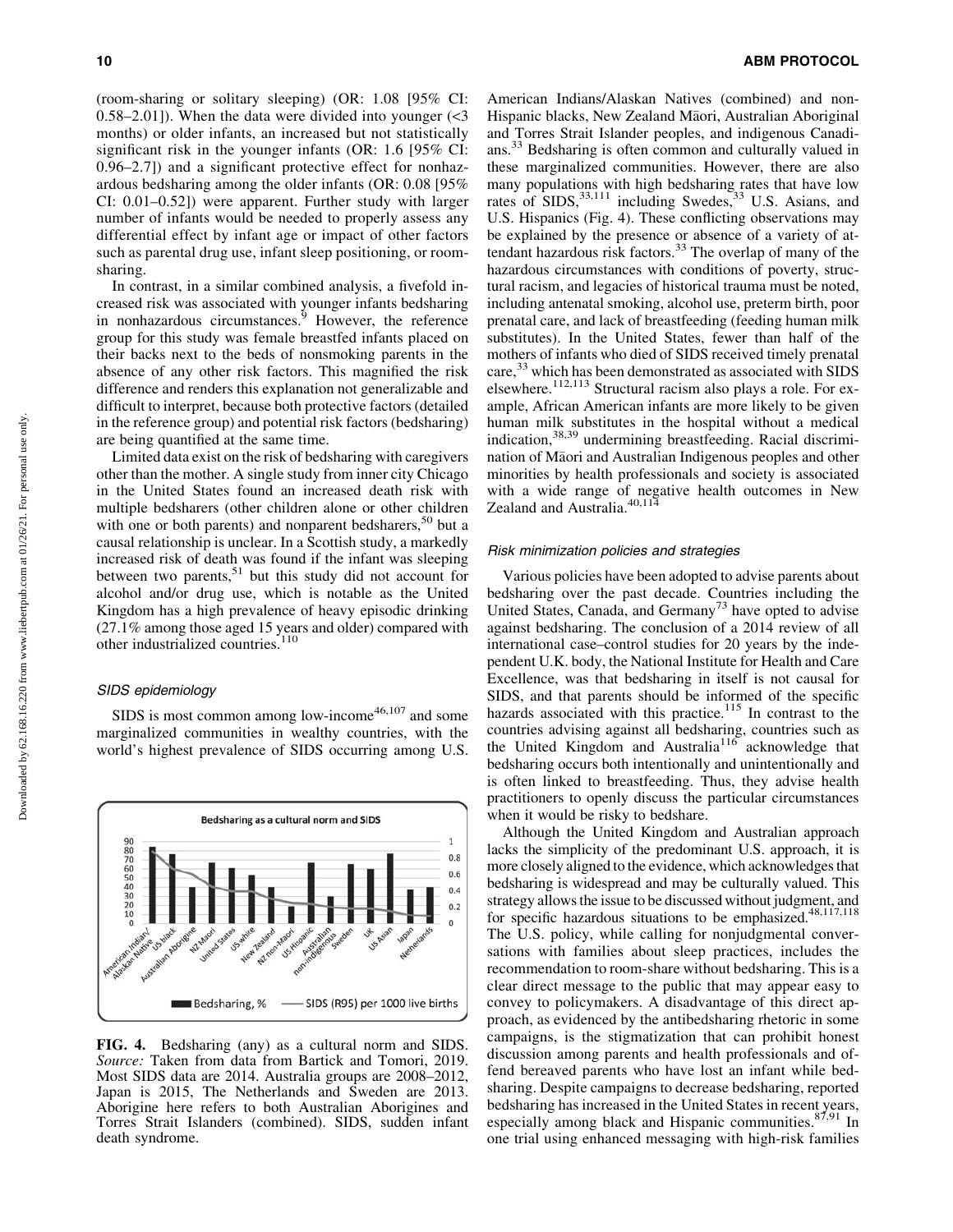



to avoid bedsharing,<sup>119</sup> bedsharing was no different than in the control group, and in both arms of the study, bedsharing increased over the first 6 months. Breastfeeding did not decrease, presumably because bedsharing was unaffected. $^{22}$ Taking into account diagnostic shift, the proxy SIDS rate  $(R95 + R99 + W75)$  in the United States with the strict "no bedsharing'' policy appears to be almost unchanged (Fig. 5). In the United Kingdom, where parents are educated about safe bedsharing, the proxy SIDS rate has fallen over the past 10 years (Fig. 6). It is noted, however, that many different factors other than bedsharing may feed into these recent trends.

Risk minimization strategies include the recognition of the role of breastfeeding in SIDS prevention, the potential risk of bedsharing in the context of hazardous circumstances, and taking into account the importance of the partner and other support persons' involvement in sleep time activities (See Table 3).

#### Effectiveness of safe sleep interventions

A review of safe sleep interventions shows that most (primarily U.S.-based) one-on-one interventions are unsuccessful, including those addressing smoke exposure and sleep location.<sup>120</sup> One observational U.S. study showed that exclusively breastfeeding women were far less likely to adhere to advice not to bedshare than other women  $(65\%$  versus  $30.5\%)$ .<sup>103</sup> There has been some success reaching parents with text messages and e-mail with video, social networks, or other media,34,53,54,121 but this requires mobile phone and internet access. A simplistic ''ABC-Alone, Back, Crib'' approach is often rejected by families and caregivers, and has not been shown to decrease sleep-related deaths, leading to the adoption of a conversational approach, $35$  which includes exploring patients' needs and perceptions and making informed decisions.<sup>118</sup> Annual U.S. surveys between 1993 and 2010 revealed that bedsharing rates among black and Hispanic families has continually increased, despite nearly half of U.S. nighttime caregivers discussing bedsharing with a physician. $91$ 

New Zealand, whose Māori population until recently had the highest SIDS rate in the world, driven by high rates of smoking combined with bedsharing,<sup>58</sup> has seen reductions in infant death rates after a novel intervention.<sup>122</sup> It targets high-risk families with provision of the *wahakura* (Fig. 3c), a woven flax bassinet-like structure based on Māori traditions developed for this purpose, used on the bed, to create a separate sleeping space, and the Pēpi-Pod<sup>TM</sup> (Fig. 3d), a polypropylene

FIG. 6. England and Wales trends in SIDS and SUID (2000– 2015). *Source:* Office for National Statistics, England and Wales. SUDI, sudden unexpected death in infancy.

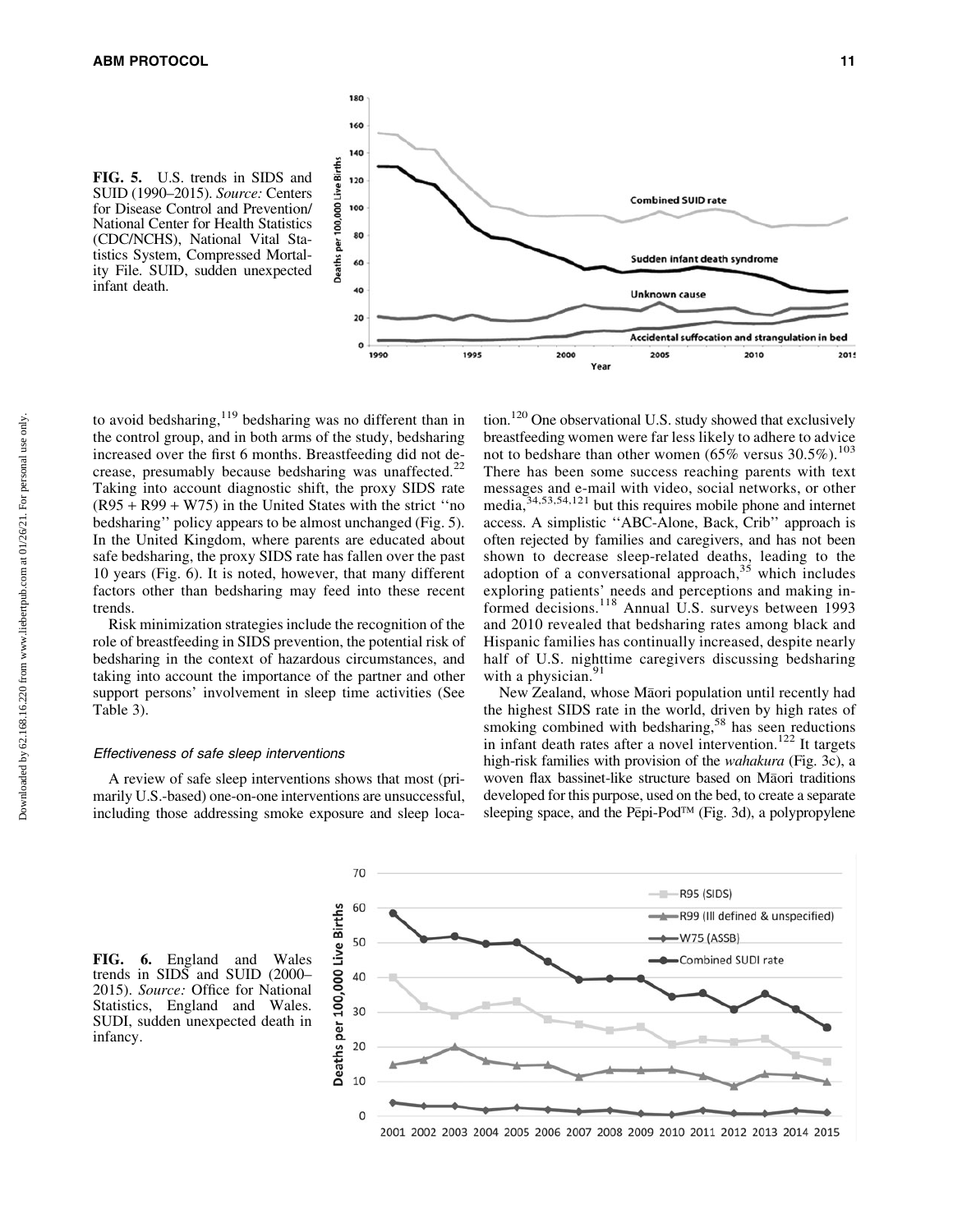box (food-grade plastic) of similar proportions.<sup>123</sup> Parents also receive one-on-one advice that promotes ''Safe Sleep.'' Importantly, the *wahakura* has the enhanced appeal of reclaiming a traditional Māori infant care practice that supports the highly valued proximity of mother and infant.<sup>124</sup> The high Maori SIDS rate dropped dramatically between 2009 and 2012, especially in targeted areas.122 Interestingly, the *wahakura* did not decrease unsafe sleep behaviors compared with a bedside bassinet, but was associated with markedly increased breastfeeding rates at 6 months (*wahakura:* 22.5% versus bassinet  $10.7\%$ ,  $p = 0.04$ ).<sup>55</sup>

#### Future areas of research

- $\circ$  How can death investigation techniques be improved to determine whether the death of an infant can be fully explained by asphyxia?
- $\circ$  Is there a significant risk from bedsharing in the absence of all hazardous circumstances?
- $\circ$  Is there a relationship between bedsharing risk and infant age and mode of feeding (adjusting for all hazardous circumstances) (breastfeeding, expressed milk feeding, donor milk feeding, and human milk substitutes)?
- $\circ$  What is the best advice for a safe sleep environment for nonbreastfeeding infants?
- $\circ$  How do multiple bedsharers in the absence of hazardous risks, including bedsharing of twins, impact the safety of the infant? Does the location of the infant in the bed, for example, between the parents or on the edge of the bed next to the mother, make a difference for safety?
- $\circ$  Are in-bed devices and sidecars safe and efficacious, especially for infants in high-risk situations, and if safe, what are their effects on breastfeeding?
- $\circ$  Can the C-position ("cuddle curl") be adopted by nonbreastfeeding bedsharers and is it effective in reducing SIDS?
- $\circ$  Is providing supportive information to parents on ''breastsleeping,'' as defined in this protocol as a separate category of bedsharing, protective or risky to provide these parents with better specific guidance?
- $\circ$  Is there autopsy evidence of the effect of feeding human milk substitutes that can establish a causal link between feeding human milk substitutes and SIDS?
- $\circ$  Do the risks of death from SIDS due to early weaning and potentially related to the lack of safe bedsharing outweigh the risk of death from SIDS from bedsharing in nonhazardous circumstances? There are many confounders and this will be difficult to study.
- $\circ$  To what extent does maternal obesity modify the risks and benefits of bedsharing? $125,126$

# Disclosure Statement

J.J.M. serves as safety consultant for the Arms Reach cosleeper for which he is paid a small honorarium but no royalties. No other competing financial interests exist. P.S.B. serves as the chair of the International Society for the Study and Prevention of Perinatal and Infant Death (ISPID) and is a scientific advisor to UNICEF UK, neither of which are funded positions. H.L.B. is scientific advisor to Lullaby Trust and chair of the Lullaby Trust Scientific Committee, board member of ISPID, and member of editorial review board for *Journal of Human Lactation*, which are all unfunded positions. As part of her academic role, she is co-founder and co-director of Basis, the Baby Sleep Information Source (www.BasisOnline.org.uk). J.J.M. serves as psychological advisor to Fit Pregnancy magazine, an unpaid respondent for the website Kids in the House, KidsintheHouse.com, and a board member of Speaking of Kids; L.F.W. works as a consultant and physician lead for Communities and Hospitals Advancing Maternity Practices (CHAMPS), Boston Medical Center, Boston, Massachusetts, and as a consultant to National Institute for Children's Health Quality (NICHQ)-National Action Partnership to Promote Safe Sleep Improvement and Innovation Network (NAPPSS-IIN). She is chair of the Section on Breastfeeding for the American Academy of Pediatrics (AAP) and also serves on the AAP Task Force on SIDS. K.A.M. serves on the clinical advisory board of the US Baby-Friendly Hospital Initiative and is associate editor of the *Journal of Human Lactation*; M.C.B. has received funding from the W.K. Kellogg Foundation for research in breastfeeding and economics and co-leads the Massachusetts Baby-Friendly Collaborative. L.F.W. and M.C.B. serve on the board of the Academy of Breastfeeding Medicine.

## Funding Information

This work was unfunded.

#### References

- 1. Ball HL, Ward-Platt MP, Heslop E, et al. Randomised trial of infant sleep location on the postnatal ward. *Arch Dis Child* 2006;91:1005–1010.
- 2. Huang Y, Hauck FR, Signore C, et al. Influence of bedsharing activity on breastfeeding duration among US mothers. *JAMA Pediatr* 2013;167:1038–1044.
- 3. Blair PS, Heron J, Fleming PJ. Relationship between bed sharing and breastfeeding: Longitudinal, population-based analysis. *Pediatrics* 2010;126:e1119–1126.
- 4. Ball HL, Howel D, Bryant A, et al. Bed-sharing by breastfeeding mothers: Who bed-shares and what is the relationship with breastfeeding duration? *Acta Paediatr* 2016;105:628–634.
- 5. Ball HL. Night-time infant care: Cultural practice, evolution, and infant devopment. In: Childrearing and Infant Care Issues: A Cross-Cultural Perspective, Liamputtong P, ed. Melbourne, Australia: Nova Science, 2006.
- 6. McKenna J, Mosko S, Richard C. Bedsharing promotes breastfeeding. *Pediatrics* 1997;100:214–219.
- 7. Moon RY, Task Force on Sudden Infant Death Syndrome. SIDS and other sleep-related infant deaths: Evidence base for 2016 updated recommendations for a safe infant sleeping environment. *Pediatrics* 2016;138:e20162940.
- 8. Ball HL. Breastfeeding, bed-sharing, and infant sleep. *Birth* 2003;30:181–188.
- 9. Carpenter R, McGarvey C, Mitchell EA, et al. Bed sharing when parents do not smoke: Is there a risk of SIDS? An individual level analysis of five major case–control studies. *BMJ Open* 2013;3:e002299.
- 10. Task Force on Sudden Infant Death Syndrome. SIDS and other sleep-related infant deaths: Updated 2016 recommendations for a safe infant sleeping environment. *Pediatrics* 2016;138:e20162938.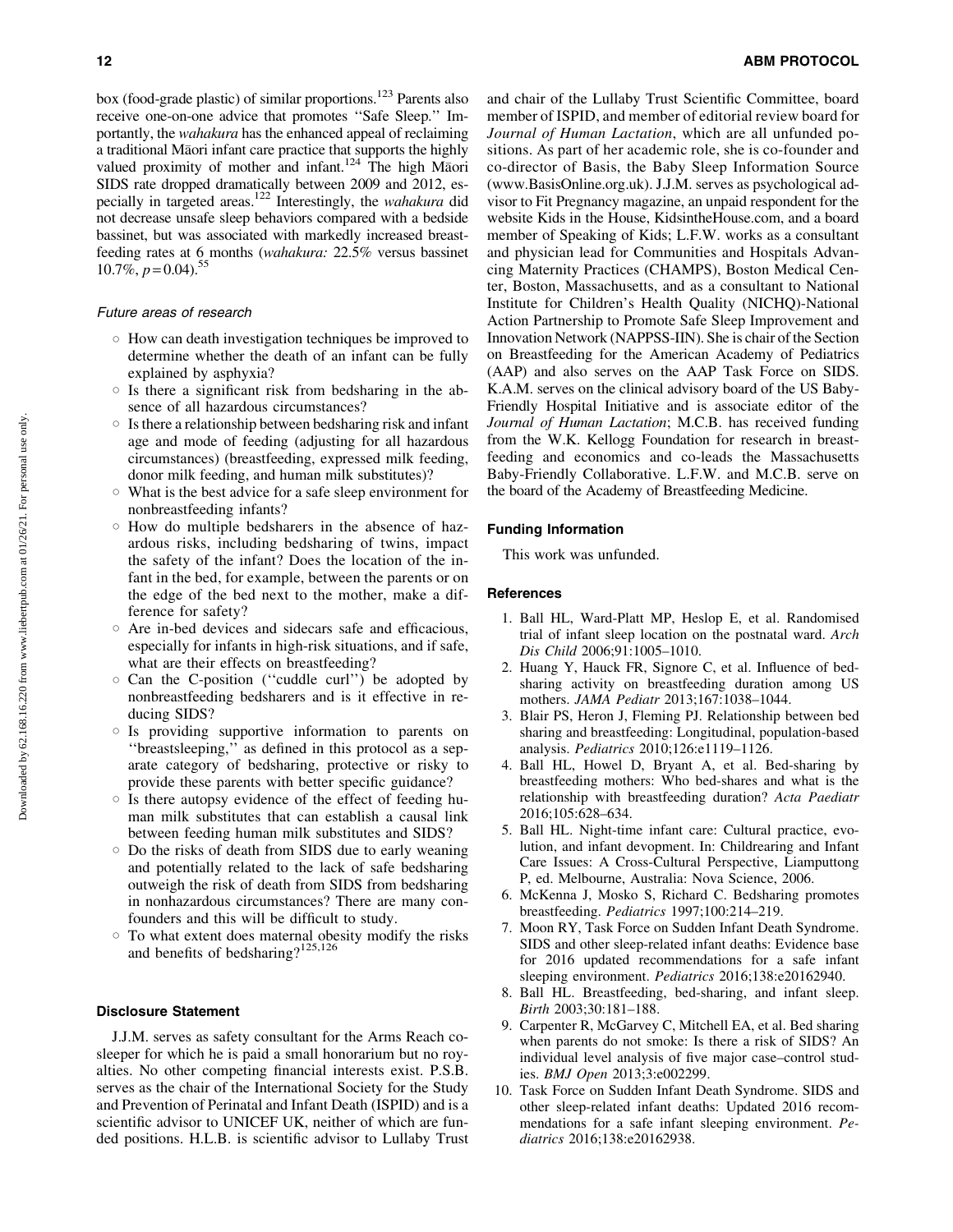- 11. Blair PS, Sidebotham P, Pease A, et al. Bed-sharing in the absence of hazardous circumstances: Is there a risk of sudden infant death syndrome? An analysis from two case–control studies conducted in the UK. *PLoS One* 2014;9:e107799.
- 12. Victora CG, Bahl R, Barros AJ, et al. Breastfeeding in the 21st century: Epidemiology, mechanisms, and lifelong effect. *Lancet* 2016;387:475–490.
- 13. Howick J, Chalmers I, Glasziou P, et al. The Oxford 2011 Levels of Evidence. UK: Oxford, 2011.
- 14. Bovbjerg ML, Hill JA, Uphoff AE, et al. Women who bedshare more frequently at 14 weeks postpartum subsequently report;onger durations of breastfeeding. *J Midwifery Womens Health* 2018;63:418–424.
- 15. Feldman-Winter L, Goldsmith JP, et al. Safe sleep and skin-to-skin care in the neonatal period for healthy term newborns. *Pediatrics* 2016;138:e20161889.
- 16. Lullaby Trust, Baby Sleep Info Source (Basis), Public Health England, UNICEF UK Baby-Friendly Hospital Initiative. Safer sleep for babies: A guide for parents. London, 2019. [https://www.unicef.org.uk/babyfriendly/wp](https://www.unicef.org.uk/babyfriendly/wp-content/uploads/sites/2/2018/08/Caring-for-your-baby-at-night-web.pdf)[content/uploads/sites/2/2018/08/Caring-for-your-baby-at](https://www.unicef.org.uk/babyfriendly/wp-content/uploads/sites/2/2018/08/Caring-for-your-baby-at-night-web.pdf)[night-web.pdf](https://www.unicef.org.uk/babyfriendly/wp-content/uploads/sites/2/2018/08/Caring-for-your-baby-at-night-web.pdf)
- 17. Crenshaw JT. Healthy Birth Practice #6: Keep mother and baby together: It's best for mother, baby, and breasfeeding. *J Perinatal Edu* 2014;23:211–217.
- 18. Drever-Smith C, Bogossian F, New K. Co-sleeping and bed sharing in postnatal maternity units: A review of the literature and critique of clinical practice guidelines. *Int J Childbirth* 2013;3:13–27.
- 19. Fetherston CM, Leach JS. Analysis of the ethical issues in the breastfeeding and bedsharing debate. *Breastfeeding Rev* 2012;20:7–17.
- 20. Bajanowski T, Vege A, Byard RW, et al. Sudden infant death syndrome (SIDS)—standardised investigations and classification: Recommendations. *Forensic Sci Int* 2007; 165:129–143.
- 21. Baddock SA, Purnell MT, Blair PS, et al. The influence of bed-sharing on infant physiology, breastfeeding and behaviour: A systematic review. *Sleep Med Rev* 2019;43:106–117.
- 22. Moon RY, Mathews A, Joyner BL, et al. Impact of a randomized controlled trial to reduce bedsharing on breastfeeding rates and duration for African-American infants. *J Community Health* 2017;42:707–715.
- 23. Sackett DL, Rosenberg WM, Gray JA, et al. Evidence based medicine: What it is and what it isn't. *BMJ* 1996; 312:71–72.
- 24. Jack E, Maskrey N, Byng R. SHERPA: A new model for clinical decision making in patients with multimorbidity. *Lancet* 2018;392:1397–1399.
- 25. Ball HL. Reasons to bed-share: Why parents sleep with their infants. *J Reprod Infant Physiol* 2002;20:207–221.
- 26. Ostfeld BM, Schwartz-Soicher O, Reichman NE, et al. Prematurity and sudden unexpected infant deaths in the United States. *Pediatrics* 2017;140:e20163334.
- 27. Malloy MH, Hoffman HJ. Prematurity, sudden infant death syndrome, and age of death. *Pediatrics* 1995; 96(3 Pt. 1):464–471.
- 28. Zhang K, Wang X. Maternal smoking and increased risk of sudden infant death syndrome: A meta-analysis. *Leg Med (Tokyo)* 2013;15:115–121.
- 29. Lavezzi AM, Mecchia D, Matturri L. Neuropathology of the area postrema in sudden intrauterine and infant death syndromes related to tobacco smoke exposure. *Auton Neurosci* 2012;166:29–34.
- 30. Kinney HC, Thach BT. The sudden infant death syndrome. *N Engl J Med* 2009;361:795–805.
- 31. Scragg R, Mitchell EA, Taylor BJ, et al. Bed sharing, smoking, and alcohol in the sudden infant death syndrome. New Zealand Cot Death Study Group. *BMJ* 1993; 307:1312–1318.
- 32. Mitchell EA, Thompson JM, Zuccollo J, et al. The combination of bed sharing and maternal smoking leads to a greatly increased risk of sudden unexpected death in infancy: The New Zealand SUDI Nationwide Case Control Study. *N Z Med J* 2017;130:52–64.
- 33. Bartick M, Tomori C. Sudden infant death and social justice: A syndemics approach. *Matern Child Nutr* 2019; 15:e12652.
- 34. Moon RY, Corwin MJ, Kerr S, et al. Mediators of improved adherence to infant safe sleep using a mobile health intervention. *Pediatrics* 2019;143:e20182799.
- 35. Bronheim S. Building on Campaigns with Conversations: An Individualized Approach to Helping Families Embrace Safe Sleep and Breastfeeding. Washington, DC: National Center for Education in Maternal and Child Health, 2017.
- 36. UNICEF UK Baby-Friendly Hospital Initiative. Cosleeping and SIDS: A Guide for Health Professionals. London: UNICEF UK, 2019.
- 37. Filippidis FT, Laverty AA, Hone T, et al. Association of cigarette price differentials with infant mortality in 23 European Union countries. *JAMA Pediatr* 2017;171: 1100–1106.
- 38. Lind JN, Perrine CG, Li R, et al. Racial disparities in access to maternity care practices that support breastfeeding— United States, 2011. *MMWR Morb Mortal Wkly Rep* 2014; 63:725–728.
- 39. McKinney CO, Hahn-Holbrook J, Chase-Lansdale PL, et al. Racial and ethnic differences in breastfeeding. *Pediatrics* 2016;138:e20152388.
- 40. Harris R, Cormack D, Tobias M, et al. The pervasive effects of racism: Experiences of racial discrimination in New Zealand over time and associations with multiple health domains. *Soc Sci Med* 2012;74:408–415.
- 41. Kemp JS, Nelson VE, Thach BT. Physical properties of bedding that may increase risk of sudden infant death syndrome in prone-sleeping infants. *Pediatr Res* 1994; 36(1 Pt. 1):7–11.
- 42. Thompson JMD, Tanabe K, Moon RY, et al. Duration of breastfeeding and risk of SIDS: An individual participant data meta-analysis. *Pediatrics* 2017;140:e20171324.
- 43. Li DK, Petitti DB, Willinger M, et al. Infant sleeping position and the risk of sudden infant death syndrome in California, 1997–2000. *Am J Epidemiol* 2003;157:446– 455.
- 44. Tuladhar R, Harding R, Cranage SM, et al. Effects of sleep position, sleep state and age on heart rate responses following provoked arousal in term infants. *Early Hum Dev* 2003;71:157–169.
- 45. Torres LH, Balestrin NT, Spelta LEW, et al. Exposure to tobacco smoke during the early postnatal period modifies receptors and enzymes of the endocannabinoid system in the brainstem and striatum in mice. *Toxicol Lett* 2019;302: 35–41.
- 46. Erck Lambert AB, Parks SE, Cottengim C, et al. Sleeprelated infant suffocation deaths attributable to soft Bedding, overlay, and wedging. *Pediatrics* 2019;143: e20183408.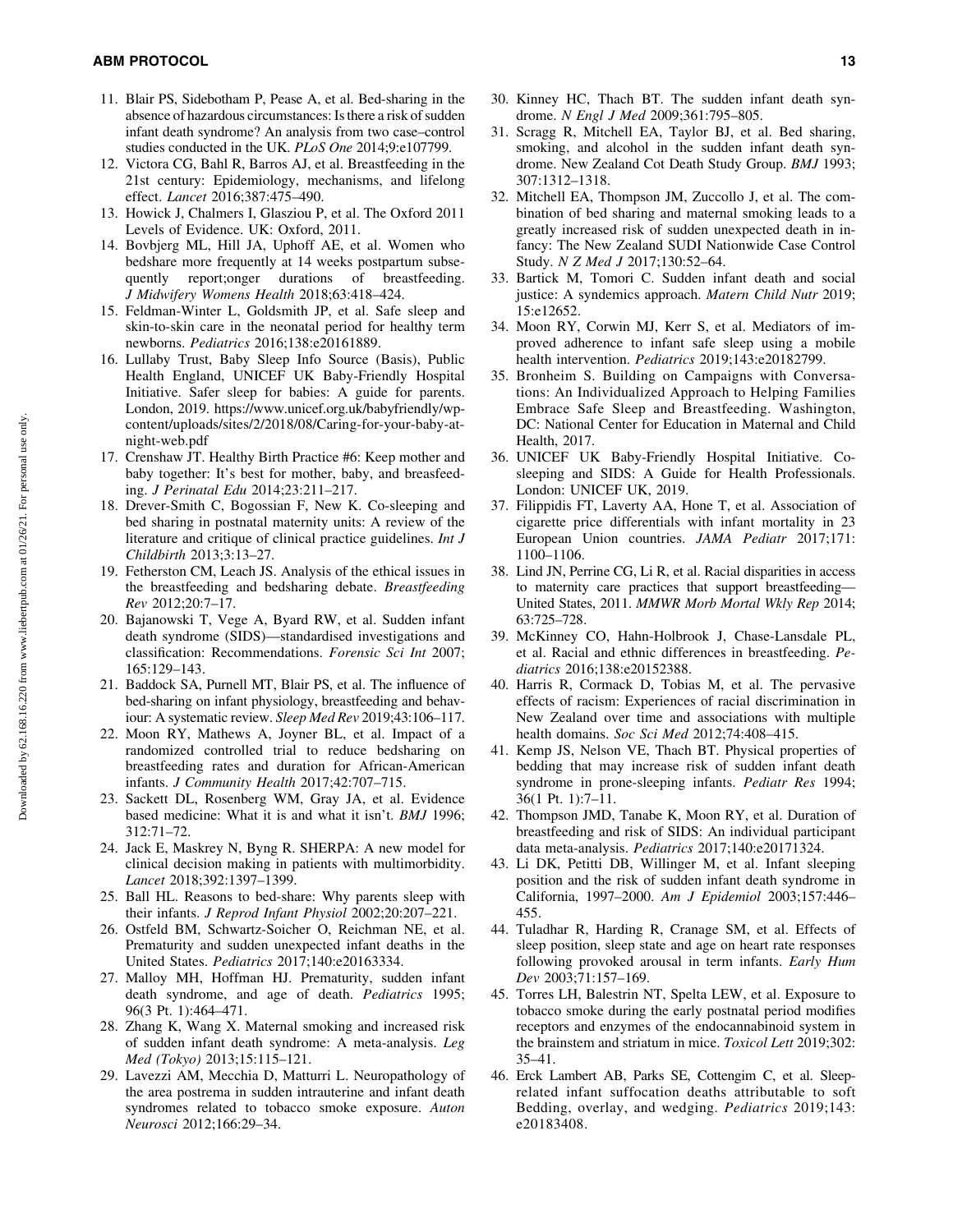- 47. Lagon E, Moon RY, Colvin JD. Characteristics of infant deaths during sleep while under nonparental supervision. *J Pediatr* 2018;197:57.e36–62.e36.
- 48. UNICEF UK Baby-Friendly Hospital Initiative. Caring for Your Baby at Night. London: UNICEF UK, 2016.
- 49. Weissinger D, West D, Smith LJ, et al. Sweet Sleep: Nighttime and Naptime Strategies for the Breastfeeding Family. New York: Ballantine Books, 2014.
- 50. Hauck FR, Herman SM, Donovan M, et al. Sleep environment and the risk of sudden infant death syndrome in an urban population: The Chicago Infant Mortality Study. *Pediatrics* 2003;111(5 Pt. 2):1207–1214.
- 51. Tappin D, Ecob R, Brooke H. Bedsharing, roomsharing, and sudden infant death syndrome in Scotland: A case– control study. *J Pediatr* 2005;147:32–37.
- 52. Hauck FR, Thompson JM, Tanabe KO, et al. Breastfeeding and reduced risk of sudden infant death syndrome: A meta-analysis. *Pediatrics* 2011;128:103–110.
- 53. Kellams A, Parker MG, Geller NL, et al. TodaysBaby Quality Improvement: Safe Sleep Teaching and Role Modeling in 8 US Maternity Units. *Pediatrics* 2017;140: e20171816.
- 54. Moon RY, Hauck FR, Kellams AL, et al. Comparison of text messages versus e-mail when communicating and querying with mothers about safeiInfant sleep. *Acad Pediatr* 2017;17:871–878.
- 55. Baddock SA, Tipene-Leach D, Williams SM, et al. Wahakura versus bassinet for safe infant sleep: A randomized trial. *Pediatrics* 2017;139:e20160162.
- 56. World Health Organization. ICD-10, International Statistical Classification of Diseases and Related Health Problems-10th Revision, 5th edition. Geneva, Switzerland: WHO, 2018.
- 57. Goldstein RD, Blair PS, Sens MA, et al. Inconsistent classification of unexplained sudden deaths in infants and children hinders surveillance, prevention and research: Recommendations from The 3rd International Congress on Sudden Infant and Child Death. *Forensic Sci Med Pathol* 2019;4:622–628.
- 58. Taylor BJ, Garstang J, Engelberts A, et al. International comparison of sudden unexpected death in infancy rates using a newly proposed set of cause-of-death codes. *Arch Dis Child* 2015;100:1018–1023.
- 59. Shapiro-Mendoza CK, Parks SE, Brustrom J, et al. Variations in cause-of-death determination for sudden unexpected infant deaths. *Pediatrics* 2017;140:e20170087.
- 60. Marinelli KA, Ball HL, McKenna JJ, et al. An integrated analysis of maternal-infant sleep, breastfeeding, and sudden infant death syndrome: Research supporting a balanced discourse. *J Hum Lact* 2019;35:510–520.
- 61. Hernell O. Human milk vs. cow's milk and the evolution of infant formulas. *Nestle Nutr Workshop Ser Pediatr Program* 2011;67:17–28.
- 62. Casiday RE, Wright CM, Panter-Brick C, et al. Do early infant feeding patterns relate to breast-feeding continuation and weight gain? Data from a longitudinal cohort study. *Eur J Clin Nutr* 2004;58:1290–1296.
- 63. Ball HL. Evolution-informed maternal-infant health. *Nat Ecol Evol* 2017;1:73.
- 64. McKenna JJ, Gettler LT. There is no such thing as infant sleep, there is no such thing as breastfeeding, there is only breastsleeping. *Acta Paediatr* 2015;105:17–21.
- 65. Ball HL. Evolutionary paediatrics: A case study in applying Darwinian medicine. In: Medicine and Evolution:

Current Applications, Future Prospects, Vol. 48, Elton S, O'Higgins P, eds. Boca Raton, FL: Taylor & Francis, 2008, pp. 127–152.

- 66. McKenna JJ, Ball HL, Gettler JT. Mother-infant cosleeping, breastfeeding and sudden infant death syndrome: What biological anthropology has discovered about normal infant sleep and pediatric sleep medicine. *Am J Phys Anthropol* 2007(Suppl. 45):133–161.
- 67. Trevathan WR, Rosenberg KR. Human evolution and the helpless infant. In: Costly and Cute: Helpless Infants and Human Evolution, Trevathan WR, ed. Albuquerque: University of New Mexico Press, 2015, pp. 1–28.
- 68. Stearns PN, Rowland P, Giarnella L. Children's sleep: Sketching historical change. *J Soc Hist* 1996;30:345–366.
- 69. Centers for Disease Control and Prevention. Infant Feeding Practices Study II, Chapter 3, Infant Feeding. Atlanta, GA: CDC, 2008.
- 70. Kahn A, Groswasser J, Franco P, et al. Factors influencing the determination of arousal thresholds in infants—A review. *Sleep Med* 2000;1:273–278.
- 71. Canadian Paediatric Society, Canadian Foundation for the Study of Infant Deaths, Canadian Institute of Child Health, Health Canada, Public Health Agency of Canada. Joint Statement on Safe Sleep: Preventing Sudden Infant Deaths in Canada. Ottawa, Canada: Canadian Paediatric Society, 2018.
- 72. European Foundation for the Care of Newborn Infants. Safe Sleep. Munich, Germany: EFCNI, 2018.
- 73. Kindergesundheit-info.de [Childhealth-info]. Ein schmerzliches Thema: Der Plötzliche Kindstod. Bundeszentrale für gesundheitliche Aufklärfung. [A Painful Topic: Sudden Infant Death Syndrome. Federal Center for Health Education]. Published 2019. Available at [https://www](https://www.kindergesundheit-info.de/themen/risiken-vorbeugen/ploetzlicher-kindstod-sids/sids) [.kindergesundheit-info.de/themen/risiken-vorbeugen/](https://www.kindergesundheit-info.de/themen/risiken-vorbeugen/ploetzlicher-kindstod-sids/sids) [ploetzlicher-kindstod-sids/sids](https://www.kindergesundheit-info.de/themen/risiken-vorbeugen/ploetzlicher-kindstod-sids/sids) (accessed September 13, 2019).
- 74. Tomori C. Breastsleeping in four cultures: Comparative analysis of a biocultural body technique. In: Breastfeeding: New Anthropological Approaches, Tomori C, Palmquist AE, Quinn E, eds. Abington, NY: Routledge, 2017, pp. 55–68.
- 75. Ball HL, Russell CK. Nighttime nurturing: An evolutionary perspective on breastfeeding and sleep. In: Evolution, Early Experience and Human Development: From Research to Practice and Policy, Narvaez D, Panksepp J, Schore A, Gleason T, eds. Oxford: Oxford University Press, 2012, pp. 241–261.
- 76. Ball HL, Klingaman K. Breastfeeding and mother-infant sleep proximity: Implications for infant care. In: Evolutionary Medicine and Health: New Perspectives, Trevathan WR, McKenna JJ, eds. New York: Oxford University Press, 2008, pp. 226–241.
- 77. Mobbs EJ, Mobbs GA, Mobbs AE. Imprinting, latchment and displacement: A mini review of early instinctual behaviour in newborn infants influencing breastfeeding success. *Acta Paediatr* 2016;105:24–30.
- 78. Ball HL. Parent-infant bed-sharing behavior: Effects of feeding type and presence of father. *Hum Nat* 2006;17: 301–318.
- 79. Mosko S, Richard C, McKenna J. Maternal sleep and arousals during bedsharing with infants. *Sleep* 1997;20: 142–150.
- 80. Mosko S, Richard C, McKenna J. Infant arousals during mother-infant bed sharing: Implications for infant sleep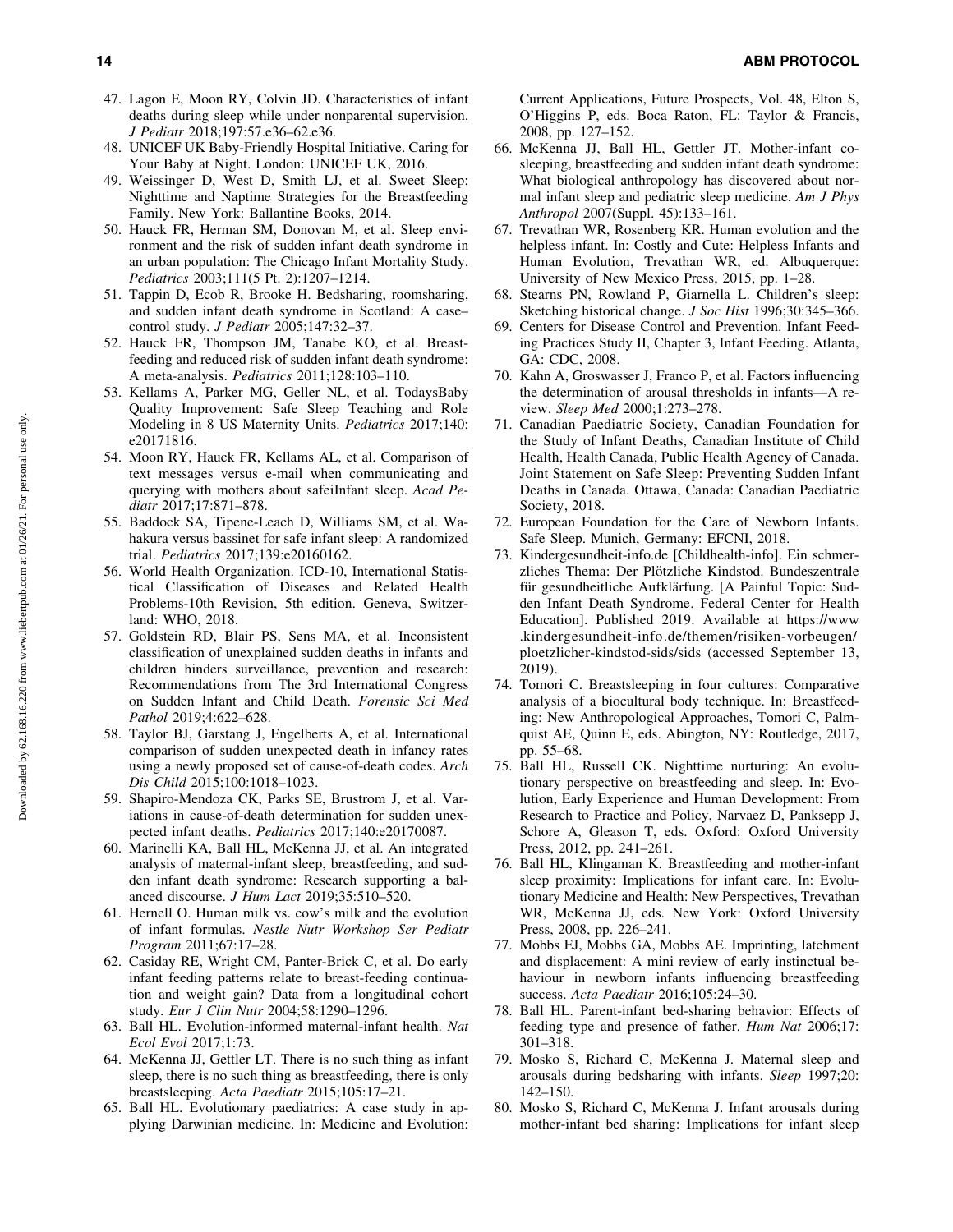and sudden infant death syndrome research. *Pediatrics* 1997;100:841–849.

- 81. Volpe LE, Ball HL, McKenna JJ. Nighttime parenting strategies and sleep-related risks to infants. *Soc Sci Med* 2013;79:92–100.
- 82. Lester BM, Conradt E, LaGasse LL, et al. Epigenetic programming by maternal behavior in the human infant. *Pediatrics* 2018;142:e20180194.
- 83. Blair PS, Ball HL. The prevalence and characteristics associated with parent-infant bed-sharing in England. *Arch Dis Child* 2004;89:1106–1110.
- 84. McCoy RC, Hunt CE, Lesko SM, et al. Frequency of bed sharing and its relationship to breastfeeding. *J Dev Behav Pediatr* 2004;25:141–149.
- 85. Gibson E, Dembofsky CA, Rubin S, et al. Infant sleep position practices 2 years into the ''back to sleep'' campaign. *Clin Pediatr (Phila)* 2000;39:285–289.
- 86. Rigda RS, McMillen IC, Buckley P. Bed sharing patterns in a cohort of Australian infants during the first six months after birth. *J Paediatr Child Health* 2000;36:117–121.
- 87. Bombard JM, Kortsmit K, Warner L, et al. Vital Signs: Trends and disparities in infant safe sleep practices - United States, 2009-2015. *MMWR Morb Mortal Wkly Rep* 2018;67:39–46.
- 88. Hauck FR, Tanabe KO. International trends in sudden infant death syndrome: Stabilization of rates requires further action. *Pediatrics* 2008;122:660–666.
- 89. Ateah CA, Hamelin KJ. Maternal bedsharing practices, experiences, and awareness of risks. *J Obstet Gynecol Neonatal Nurs* 2008;37:274–281.
- 90. Santos IS, Mota DM, Matijasevich A, et al. Bed-sharing at 3 months and breast-feeding at 1 year in southern Brazil. *J Pediatr* 2009;155:505–509.
- 91. Colson ER, Willinger M, Rybin D, et al. Trends and factors associated with infant bed sharing, 1993-2010: The National Infant Sleep Position Study. *JAMA Pediatr* 2013; 167:1032–1037.
- 92. Salm Ward TC. Reasons for mother-infant bed-sharing: A systematic narrative synthesis of the literature and implications for future research. *Matern Child Health J* 2015; 19:675–690.
- 93. Crane D, Ball HL. A qualitative study in parental perceptions and understanding of SIDS-reduction guidance in a UK bi-cultural urban community. *BMC Pediatr* 2016;16:23.
- 94. Culver ED. Exploring bed-sharing mothers' motives and decision-making for getting through the night intact: A grounded theory. *J Midwifery Womens Health* 2009;54: 423.
- 95. Rudzik AEF, Ball HL. Exploring maternal perceptions of infant sleep and feeding method among mothers in the United Kingdom: A qualitative focus group study. *Matern Child Health J* 2016;20:33–40.
- 96. Volpe LE, Ball HL. Infant sleep-related deaths: Why do parents take risks? *Arch Dis Child* 2015;100:603–604.
- 97. Joyner BL, Oden RP, Ajao TI, et al. Where should my baby sleep: A qualitative study of African American infant sleep location decisions. *J Natl Med Assoc* 2010;102:881–889.
- 98. Chianese J, Ploof D, Trovato C, et al. Inner-city caregivers' perspectives on bed sharing with their infants. *Acad Pediatr* 2009;9:26–32.
- 99. McKenna JJ, Volpe LE. Sleeping with baby: An internet based sampling of parental experiences, choices, perceptions, and interpretations in a Western industrialized context. *Infant Child Dev* 2007;16:359–385.
- 100. Tomori C. Nighttime Breastfeeding: An American Cultural Dilemma. New York: Berghahn Books, 2014.
- 101. Quillin SI, Glenn LL. Interaction between feeding method and co-sleeping on maternal-newborn sleep. *J Obstet Gynecol Neonatal Nurs* 2004;33:580–588.
- 102. Tully KP, Ball HL. Trade-offs underlying maternal breastfeeding decisions: A conceptual model. *Matern Child Nutr* 2013;9:90–98.
- 103. Smith LA, Geller NL, Kellams AL, et al. Infant sleep location and breastfeeding practices in the United States, 2011–2014. *Acad Pediatr* 2016;16:540–549.
- 104. Bartick M, Tomori C, Ball HL. Babies in boxes and the missing links on safe sleep: Human evolution and cultural revolution. *Matern Child Nutr* 2018;14:e12544.
- 105. Bartick M, Smith LJ. Speaking out on safe sleep: Evidence-based infant sleep recommendations. *Breastfeed Med* 2014;9:417–422.
- 106. Kendall-Tackett K, Cong Z, et al. Mother-infant sleep locations and nighttime feeding behavior: U.S. data from the survey of mothers' sleep and fatigue. *Clin Lact* 2010;1(Fall).
- 107. Blair PS, Sidebotham P, Berry PJ, et al. Major epidemiological changes in sudden infant death syndrome: A 20 year population-based study in the UK. *Lancet* 2006;367: 314–319.
- 108. American Academy of Pediatrics Task Force on Sudden Infant Death Syndrome. The changing concept of sudden infant death syndrome: Diagnostic coding shifts, controversies regarding the sleeping environment, and new variables to consider in reducing risk. *Pediatrics* 2005;116:1245–1255.
- 109. Vennemann MM, Hense HW, Bajanowski T, et al. Bed sharing and the risk of sudden infant death syndrome: Can we resolve the debate? *J Pediatr* 2012;160:44.e42–48.e42.
- 110. World Health Organization. Global Status Report on Alcohol and Health 2014. Geneva, Switzerland: WHO, 2014.
- 111. McKenna JJ, McDade T. Why babies should never sleep alone: A review of the co-sleeping controversy in relation to SIDS, bedsharing and breast feeding. *Paediatr Respir Rev* 2005;6:134–152.
- 112. Kohlendorfer U, Haberlandt E, Kiechl S, et al. Pre- and postnatal medical care and risk of sudden infant death syndrome. *Acta Paediatr* 1997;86:600–603.
- 113. Mitchell EA, Scragg R, Stewart AW, et al. Results from the first year of the New Zealand cot death study. *N Z Med J* 1991;104:71–76.
- 114. Shepherd CCJ, Li J, Cooper MN, Hopkins KD, et al. The impact of racial discrimination on the health of Australian Indigenous children aged 5–10 years: Analysis of national longitudinal data. *Int J Equity Health* 2017;16:116.
- 115. NICE (National Institute for Health Care Excellence). Appendix A CG37: Summary of New Evidence from Surveillance, Post-natal Care Up to 8 Weeks After Birth. London: NICE, 2015.
- 116. Red Nose National Scientific Advisory Group. Information statement: Sharing a sleep surface with a baby. Published 2018. Available at [https://rednose.org.au/article/sharing-a](https://rednose.org.au/article/sharing-a-sleep-surface-with-a-baby)[sleep-surface-with-a-baby](https://rednose.org.au/article/sharing-a-sleep-surface-with-a-baby) (accessed September 13, 2019).
- 117. Ball HL. The Atlantic Divide: Contrasting U.K. and U.S. recommendations on cosleeping and bed-sharing. *J Hum Lact* 2017;33:765–769.
- 118. Young J, Shipstone R. Shared sleeping surfaces and dangerous sleeping environments. In: SUDS Sudden Infant and Early Childhood Death: The Past, the Present and the Future, Duncan JR, Byard JR, eds. Adelaide, Australia: University of Adelaide Press, 2018.